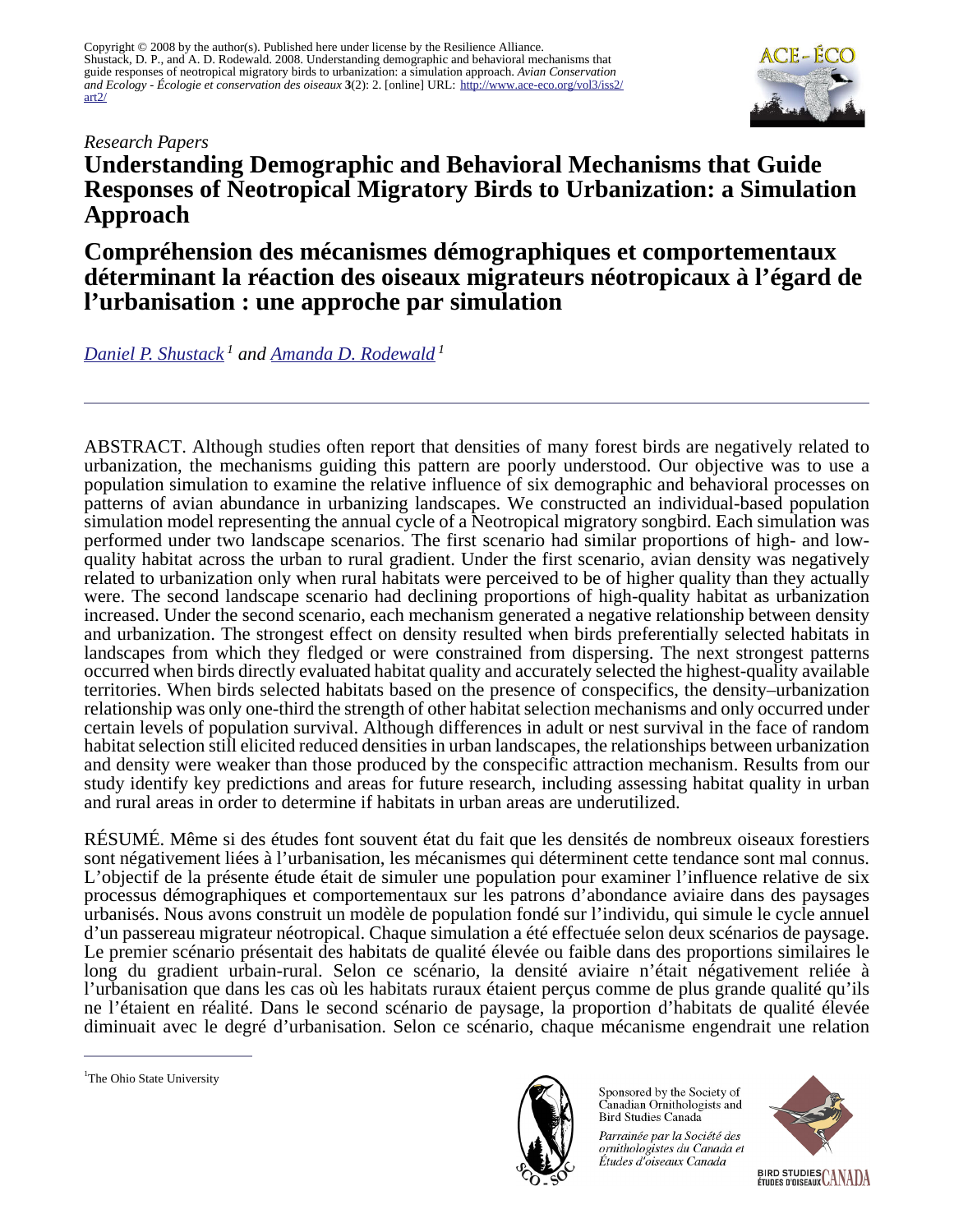négative entre la densité et l'urbanisation. L'effet le plus fort sur la densité était observé quand les oiseaux sélectionnaient préférablement les habitats dans les paysages où ils étaient nés ou lorsque leur dispersion post-natale était limitée. L'autre patron le plus fort survenait lorsque les oiseaux évaluaient directement la qualité de l'habitat et sélectionnaient correctement les territoires dont la qualité était la plus élevée. Lorsque les oiseaux sélectionnaient les habitats d'après la présence de conspécifiques, la force de la relation densitéurbanisation était seulement du tiers de celle des autres mécanismes de sélection d'habitats; de plus, cette relation survenait seulement sous certains taux de survie des populations. Même si les différences dans la survie des adultes ou des nids entraînaient quand même des densités réduites dans les paysages urbanisés contrairement à une sélection d'habitat aléatoire, les relations entre l'urbanisation et la densité étaient plus faibles que celles produites par le mécanisme d'attraction des conspécifiques. Les résultats de notre étude permettent de faire des prédictions et identifient des voies importantes pour de futures études, y compris l'évaluation de la qualité de l'habitat dans les milieux urbains et ruraux afin de déterminer si les habitats en milieu urbain sont sous-utilisés.

Key Words: *conspecific attraction; dispersal; habitat selection; ideal free distribution; neotropical migrant; population simulation; underutilized resource; urbanization; urban gradient*

# **INTRODUCTION**

One of the most commonly described consequences of urban development to animal communities is a change in avian distribution (Marzluff et al. 2001). One particularly striking pattern is that many Neotropical migrants have their lowest probabilities of occurrence and densities in the most urban areas and most intensive land uses (Lancaster and Rees 1979, Beissinger and Osborne 1982, Blair 1996, Germaine et al. 1998, Dunford and Freemark 2004, Palomino and Carrascal 2006). This negative response to urbanization has also been observed in landscapes with similar amounts of forest cover, suggesting that the amount of habitat area itself also does not appear to be driving this pattern (Rodewald and Bakermans 2006). Although ecologists have generally discussed how urban habitats may lack appropriate vegetation structure, support higher levels of predators, lack sufficient food resources, have high levels of intra- or interspecific competition, or have high levels of direct or indirect human disturbance (Friesen et al. 1995, Rotterborn 1999, Chace and Walsh 2006), the causes underlying negative responses to urbanization are not well understood. Ultimately, a mechanistic understanding is necessary to guide conservation efforts most effectively in urban landscapes.

Two broadly defined processes can lead to varying densities among habitat patches. First, different densities among patches can result when individuals actively select certain patches. Selection may reflect different quality of patches, or alternatively, the selection might derive from more subtle ecological or social features that are not closely linked to habitat quality. In the context of urban landscapes, Neotropical migrants may innately prefer certain landscape features and thus be more likely to select forests in rural landscapes than forests in urban landscapes, irrespective of the habitat quality of forests in urban areas (Bolger et al. 1997). Second, in the absence of differential movements to and selection for patches, varied demographic rates would lead to different densities in each patch. For example, patches with higher birth rates and lower death rates should accumulate individuals faster than patches with lower birth and higher death rates. Habitat quality will influence directly or indirectly (i.e., through interaction with bird quality) the demographic success of an individual settling in a given patch (sensu Fretwell and Lucas 1970, Johnson 2007). Because Neotropical migrant birds are highly mobile (Greenwood and Harvey 1982, Alderman et al. 2005, Dale et al. 2006, Walters 2007), dispersal of offspring and adults is likely to be important in influencing the distribution of birds across an urban to rural gradient.

In this study, we evaluated six demographic and behavioral processes that have been suggested to be important contributors to the frequently reported pattern of reduced densities of Neotropical migratory birds in urban landscapes. To do this, we created an individual-based population simulation model based on a Neotropical migratory songbird.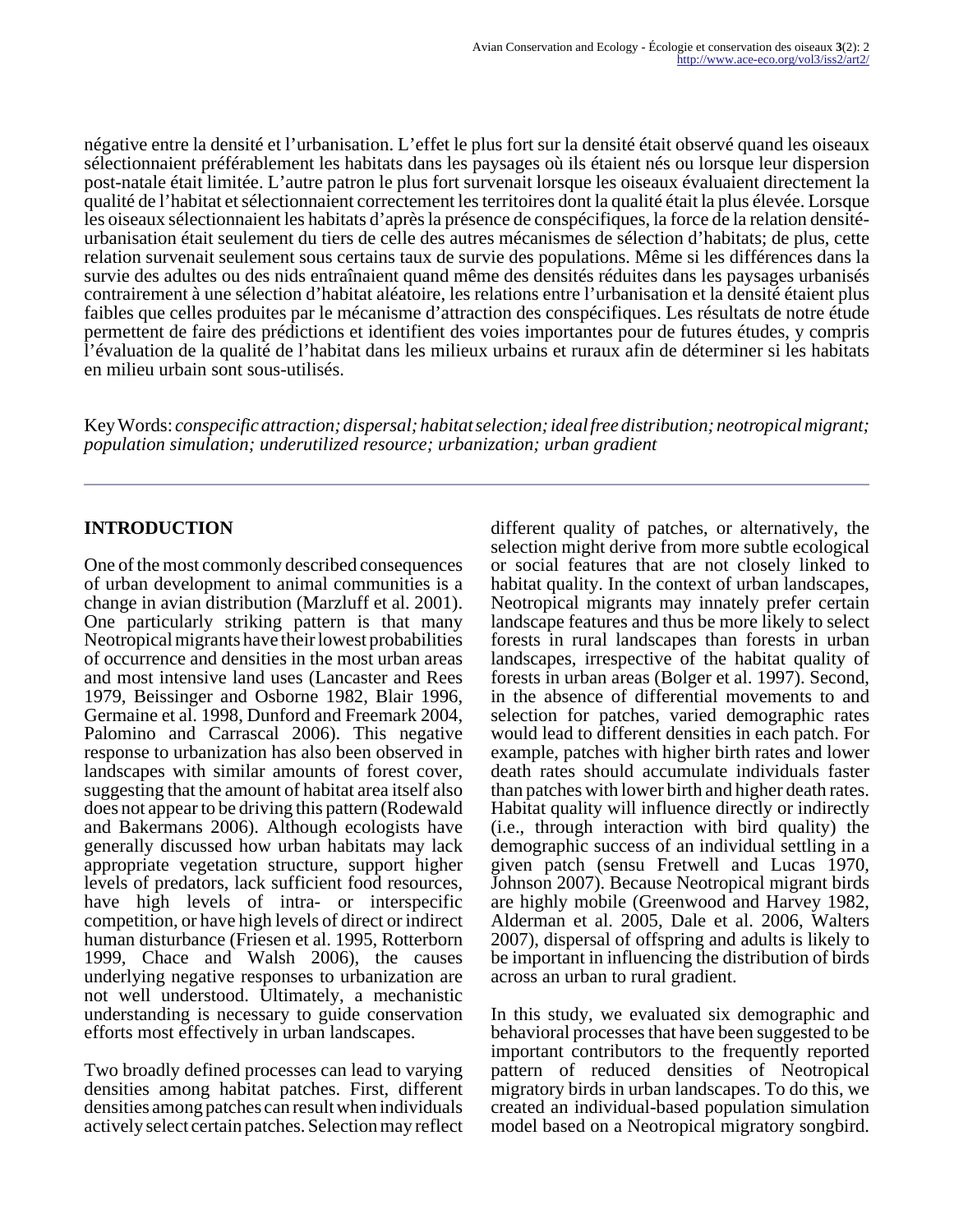The purpose of our study was to gain insights into the relative effects of each mechanism on generating a relationship between bird density and urbanization, rather than for making specific predictions about the strength of association between urbanization and bird density.

## **METHODS**

## **Conceptual Model**

We considered a hypothetical bird species that breeds in discrete habitat patches and exhibits an annual reproductive cycle, loosely basing our model on the life history of the Acadian Flycatcher (*Empidonax virescens*) (Whitehead and Taylor 2002, Bakermans and Rodewald 2006, Rodewald and Shustack 2008a). Individual birds selected patches in which to nest. All individuals could attempt up to four nests, but stopped nesting after two were successful. Each successful brood produced, with equal probability, either one or two female fledglings, based on the typical clutch sizes for Acadian Flycatcher of three eggs (Whitehead and Taylor 2002). After all breeding ceased, individuals lived or died, and individuals either dispersed to a different patch or remained in their same patch before the subsequent breeding season. Migration is implied only (Fig. 1). For simplicity, we assumed the population is socially monogamous and we only modeled females.

# **Baseline Model**

Each simulation began with 100 equal individuals (i.e., territories about 25% full). Individuals had no ability to assess perceived habitat quality (see below for distinctions between intrinsic, realized, and perceived habitat quality), thus each individual had an equal probability of selecting any unoccupied territory. In other words, in the baseline model, the perceived habitat quality is zero for all territories. Therefore, probability of selecting any other level of urbanization was in proportion to the unoccupied territories in that level of urbanization.

We directly related nest survival to intrinsic habitat quality. At the start of each simulation, we calculated the daily nest survival rate (DNSR) necessary to maintain a stable population under a

deterministic scenario. Then we estimated the average realized habitat quality of occupied patches. We set the DNSR for the average occupied habitat quality equal to the DNSR needed for a stable population. For the baseline model, we chose to relate DNSR to habitat quality for three reasons. First, DNSR is a commonly measured fitness metric in bird studies. Second, we reasoned that habitat quality might be more directly related to DNSR than other fitness metrics such as adult survival (i.e., adults could maintain their survival by leaving a patch of low habitat quality). Third, adult survival on the breeding grounds tends to be high (Sillet and Holmes 2002). For each 0.1 deviation in habitat quality from the "average" habitat quality, we adjusted the DNSR by 10% on a log-odds scale, which bound DNSR by 0 and 1. Each individual experienced a probability of reproductive success directly related to the realized habitat quality of its territory. During each simulation, we adjusted, if necessary, the "average" occupied habitat quality upward or downward slightly in order to maintain an approximately constant population size. This scheme generated source–sink population dynamics (Pulliam 1988) where some patches were sinks and other sources. Although the population size could change from year to year, the process of annually adjusting the "average" habitat quality led to a longterm average population growth rate of about 1. We simulated an approximately stable population to prevent habitat saturation and population extinction, both of which would produce no relationship between urbanization and density. In other words, overall population size remained approximately the same (about one-quarter of available territories occupied), but the density per patch (i.e., how the population is distributed among patches) varied, allowing us to examine how bird density related to urbanization.

Based on the habitat-specific DNSR, we determined the cumulative probability of each female producing zero, one, or two successful nests, assuming a 29 day nesting cycle. We then used a random number drawn from a uniform distribution to determine how many successful nests each individual produced. Random numbers that fell between zero and the probability of producing one successful nest resulted in assigning that female no successful nests. Random numbers that fell between the probability of producing one successful nest and the two successful nests resulted in that female having one successful nest, and so on.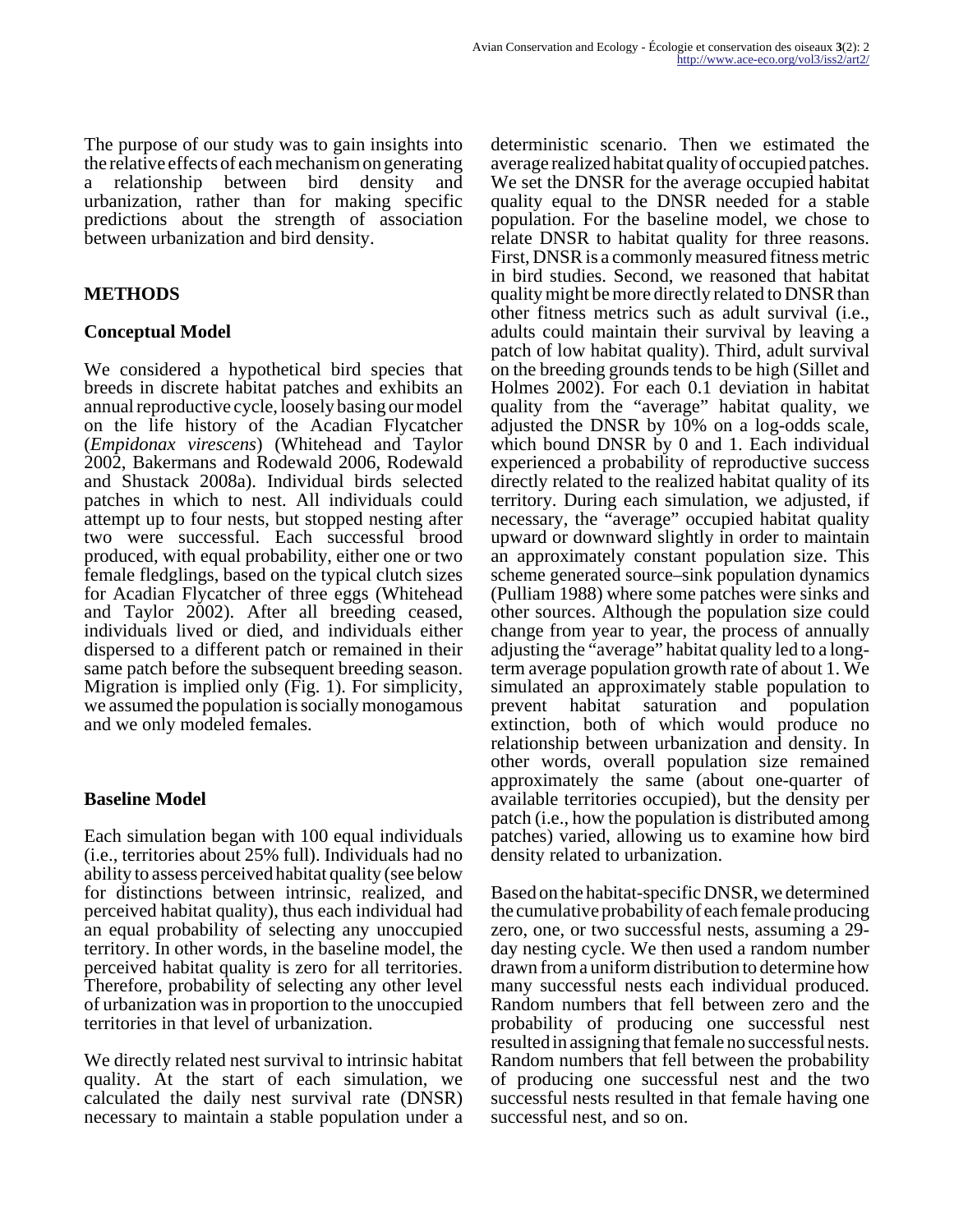



Probability of adult survival and juvenile survival was constant across the population. Baseline adult survival probability was 0.6 and juvenile survival probability was set at one-half of adult survival (Donovan and Thompson 2001 and references therein). This baseline value is high compared with our estimates of apparent survival based on field data for adult female Acadian Flycatchers (0.23, 95% CI (0.13–0.38), but is within the range for adult male Acadian Flycatchers (0.53, 95% CI (0.42– 0.64), Rodewald and Shustack 2008a). However, these field-based estimates are for apparent survival (i.e., survival estimates includes death and permanent emigration from our search areas), suggesting that real survival would be higher. Because adult survival may vary across populations and species, in four of six simulated mechanisms, we examined the sensitivity of the model outputs to different levels of adult survival.

Several rules governed dispersal and site fidelity. All surviving juveniles entered the pool of dispersers (Greenwood and Harvey 1982). Based on the literature showing that successfully reproducing adult songbirds exhibit high site fidelity (Haas 1998), all surviving adults that produced at least one offspring were assigned to their previous territory. Adults that did not produce offspring were dispersers. After site-faithful adults returned to their territories, the dispersers were placed in random order. Once an individual selected a territory, it would remain on that territory for that breeding season. Because individuals who successfully reproduced and survived to the following breeding season returned to their previous territory, the baseline model itself has a capacity to produce differences in densities across patches with differing adult and nest survival rates. Although the effect of site fidelity mediated by nest survival and adult survival can obviously lead to differences in density in the simple two-patch case (Appendix 1), it is less apparent what effect this mechanism can have in a multipatch scenario such as the one we considered. We specifically simulated two mechanisms in order to investigate the potential of demographically mediated site fidelity to generate a relationship between bird density and urbanization. In addition, because successful breeding is known to promote site fidelity among songbirds, we incorporated site fidelity into the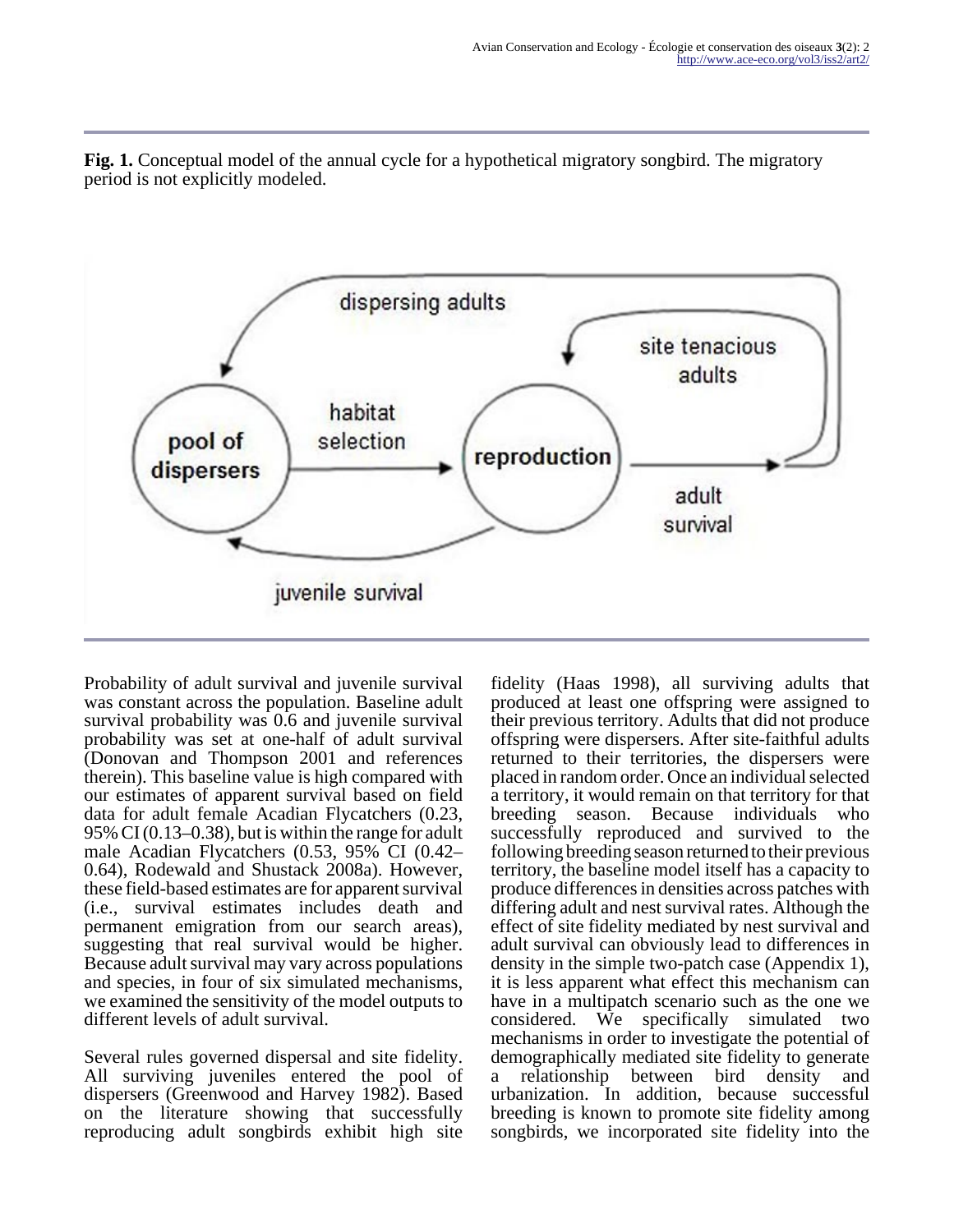baseline model and it is, therefore, present in all mechanisms we considered.

### **Landscape Scenarios**

To assess how the different mechanisms are influenced by heterogeneity in habitat quality, we constructed two generalized landscapes. Both scenarios had less habitat in more urban areas, but the two scenarios differed in the distribution of highand low-quality habitats. The first scenario (scenario: "increasing quality") contained more habitat patches of higher quality when urbanization was lower (e.g., more rural). In the second scenario, the quality of the habitat patches was constant across all levels of urbanization (scenario: "equal quality") (Fig. 2). The explicit landscape comprised only potential breeding patches of varying quality within five different levels of urbanization, reflecting an urban to rural gradient (McDonnell and Pickett 1990). For our purposes we implicitly defined these five levels on a scale of one (most urban) to five (least urban or most rural), although these five levels could also represent some other sort of gradient. Hereafter, we refer to these five levels as "urbanization levels." The "increasing quality" scenario had 96 patches and the "equal quality" scenario had 103 patches; the exact number of patches was not equal between scenarios in order to accommodate the specified proportions of each level of intrinsic habitat quality (see below).

The landscape was spatially explicit in only one dimension; patches are equidistant to the next highest and lowest urbanization level (i.e., patches in level three are equally close to all patches in level two and level four). All movements between patches within an urbanization level were "free" (sensu Fretwell and Lucas 1970), and except for one mechanism, all movements across urbanization levels were "free" as well. Urban land development can produce various types of patch sizes and arrangements that may be influenced by specific topographic and social factors (Weng 2007). However, to simplify the interpretation of the results, we made the assumption of equal patch sizes. Each patch could support up to four breeding females (reflecting the small patch sizes of Rodewald and Shustack (2008a)).

We used a scale from 0 to 1 incremented by 0.1 to define intrinsic habitat quality. We assumed that the lowest quality habitat (i.e., 0) would occur in the

greatest proportion, the highest quality habitat (1.0) would occur in the lowest proportion, and that the proportions of habitat in the intervening levels of habitat quality would occur in monotonically decreasing proportions such that the total sum of habitat proportions of each habitat quality summed to one. We used this framework to reflect the assumption that high-quality habitat is generally limiting compared with low-quality habitat, an assumption that has been used in other modeling contexts (Kristan 2003).

We defined habitat quality in three ways. The intrinsic habitat quality is the value assigned to the patch. Realized habitat quality is the level of habitat quality that was related to a particular level of fitness after accounting for density-dependent declines in habitat quality that result from the presence of conspecifics (sensu Fretwell and Lucas 1970). Intrinsic and realized habitat quality differed in only one simulation ("selection based on habitat quality when prior colonizers lower the realized habitat quality," see below). In contrast, perceived habitat quality is the level of habitat quality as perceived by a bird when making habitat selection decisions. Perceived habitat quality is used to incorporate cues (e.g., presence of conspecifics or level of urbanization into habitat selection) cues that may not be directly related to habitat quality. In all mechanisms, individuals made territory selections based on perceived habitat quality. For example, a bird may perceive a particular territory as being of a certain quality due to some cue, but after selection of that territory, the bird will realize a demographic rate related to the realized habitat quality.

We bounded intrinsic, realized, and perceived habitat quality by 0 and 1, regardless of the number of modifications made to both realized and perceived habitat quality (see mechanisms below for explanation of modifications). Depending on the mechanism, patches could vary in their intrinsic, perceived, and realized habitat quality, but all territories within a patch had the same intrinsic and realized quality. For one simulation ("selection based on habitat quality when prior colonizers lower the realized habitat quality," see below), the perceived quality of each territory within a patch was modified as each subsequent bird settled there.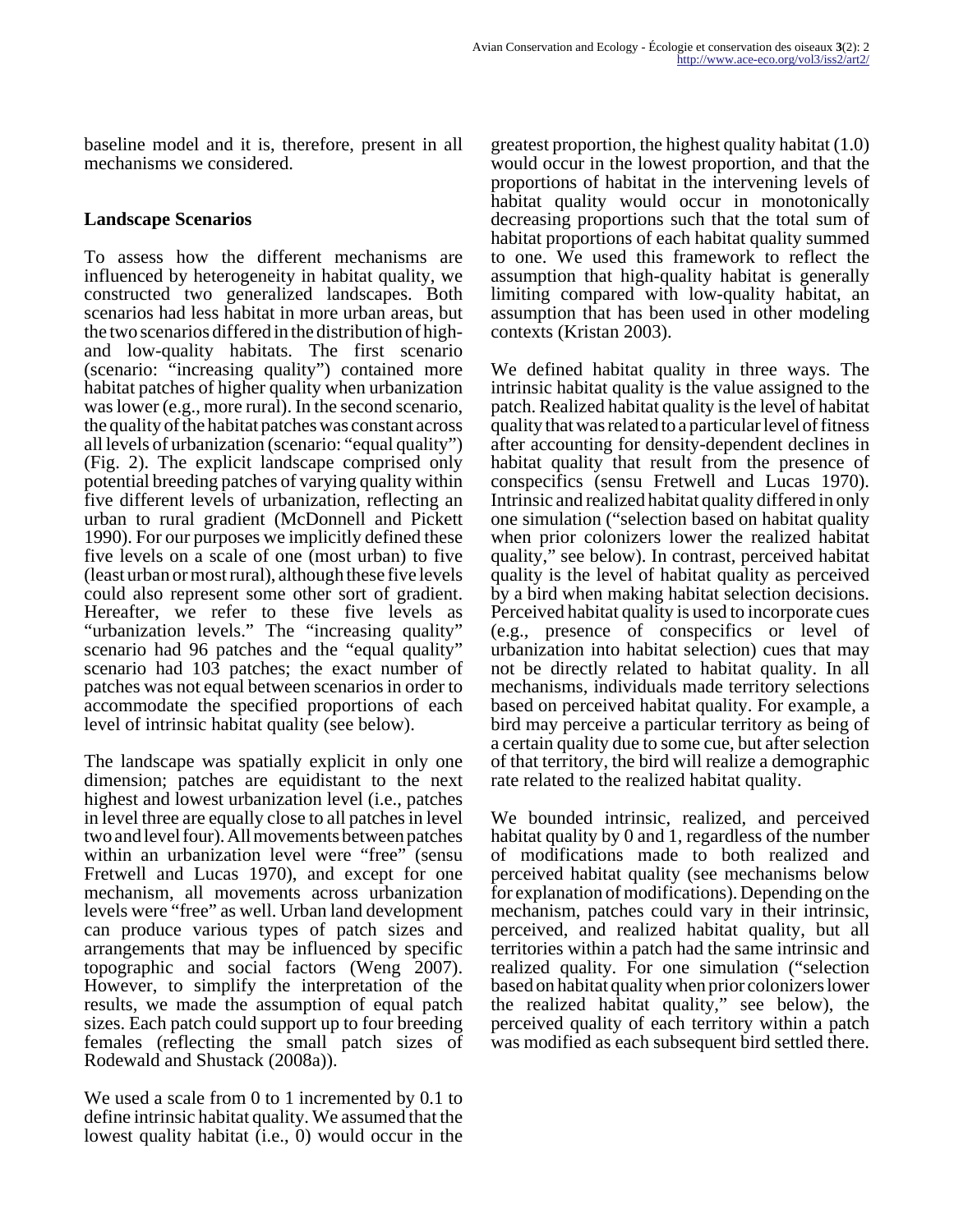**Fig. 2.** Number of patches at each urbanization level used in the two landscape scenarios. Number 1 represents patches surrounded by the greatest amounts of urbanization and 5 the least (i.e., most rural). The area contained by the uppermost line indicates the total number of sites in that urbanization level. The different shading patterns indicate how that total number of sites is divided between patches of different habitat qualities. Habitat quality is defined in 0.1 increments from 0.0 to 1.0. Fig. A shows the landscape scenario: increasing quality. Fig. B shows the landscape scenario: equal quality.



### **Mechanisms**

We varied the baseline model in order to represent six different mechanisms that might lead to a relationship between urbanization and bird density. Each mechanism was run over a range of conditions to assess the sensitivity of model outputs to variation of certain parameters that we considered most likely to vary in Acadian Flycatcher populations or other avian species or to influence the outcome of the mechanism.

#### *Variation of nest survival with realized habitat quality*

Nest predation has been suggested as one factor that can influence whether birds are found in urban and suburban areas (Friesen et al. 1995, Schochat et al. 2006). This mechanism incremented the percent change in DNSR on a log-odds scale from 0 to 40 by 10%. Increasing the percent change in DNSR effectively increases the heterogeneity of habitat quality between patches by making the higherquality patches have very high DNSR and the lowquality patches have very low DSNR, resulting in an increasingly steep slope between them. We have no information about the actual pattern in how DNSR varies in relation to habitat quality so this is a theoretical relationship, and we examined a range of values to determine the effect of increasing heterogeneity. This mechanism determines what distribution of birds would result based on the baseline site-fidelity rule coupled with increasing heterogeneous habitat quality manifested through nest survival rates. We also do not specify what may cause the lower DNSR, but predation rates due to altered predator community, changes in food availability due to pollution or vegetation communities, or competition with resident bird species are all possible factors that could lead to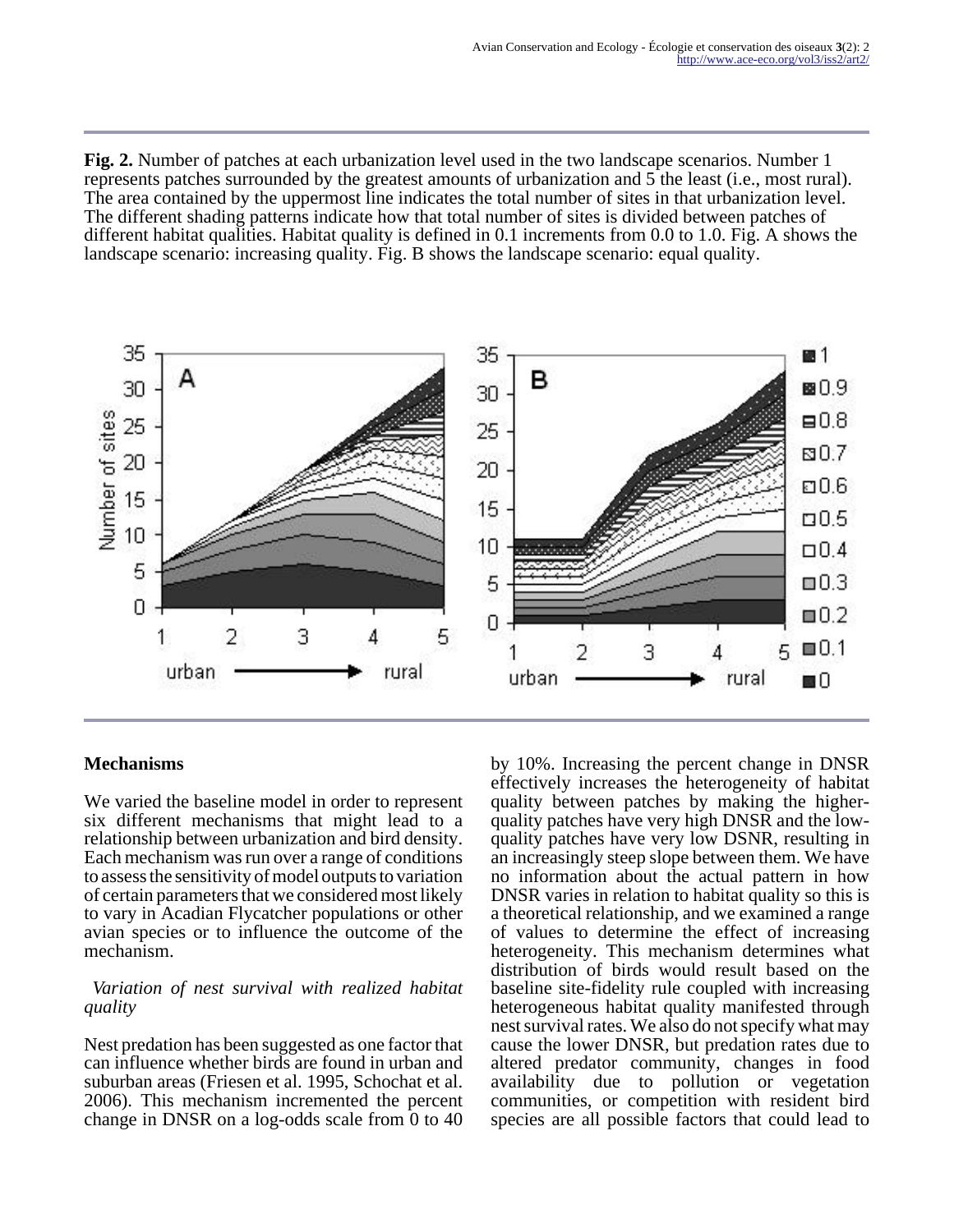lower DNSR. We examined the effects of heterogeneity in DNSR over the range of adult survival from 0.45 to 0.75 by increments of 0.05.

#### *Variation in adult survival with realized habitat quality*

Lower adult survival in more urban areas has also been implicated in causing reduced densities of some bird species in urban areas (Friesen et al. 1995, Schochat et al. 2006). In this simulation, we related probability of adult (and by extension juvenile) survival to habitat quality. We set the population average adult survival to the average occupied habitat quality (found as above for the baseline model in the context of DNSR). Then we incremented the adult survival up (or down) by a set amount for each increase (or decrease) in habitat quality of 0.1. The increase or decrease was linked directly to the probability of adult survival (i.e., not log-odds as with DNSR). We bounded adult survival probability for any given patch to 0.1 and 0.95. Any adult survival values that fell outside these bounds were set to the maximum or minimum respectively. As with DNSR, we adjusted the "average" habitat quality following each breeding iteration to maintain an approximately stable population. Source–sink population dynamics are generated by incorporating adult survival as well as the baseline values in DNSR. We considered increases in probability of adult survival of 0–0.1 by increments of 0.02 for each increase in habitat quality of 0.1. This simulation is similar to the previous one in generating increasing disparity in adult survival between patches of different quality, but has the potential to cause individuals to collect in certain patches through differential survival of adults and through site fidelity of successful breeders. We simulated this mechanism at the average population adult survival rate of 0.45, 0.6, and 0.75 (but recall there is heterogeneity in adult survival across habitat patches based on habitat quality).

### *Selection based only on prior colonizers*

Conspecific attraction suggests that presence of prior colonizers leads to an increase in perceived habitat quality (i.e., there is an attractive effect of prior colonizers). Conspecifics may serve as a reliable cue for quality habitat and have been suggested as influencing the distributions of birds (Friesen et al. 1995, Nol et al. 2005, reviewed in Ahlering and Faaborg 2006). We simulated habitat

selection where conspecifics were the only cues used for habitat selection. This mechanism has the potential to cause individuals to collect in certain patches of higher quality because higher-quality patches are more likely to retain individuals that successfully reproduce and return to the patch. Then, in the subsequent year, those individuals attract more individuals to these patches. If there are more patches of higher quality in more rural urbanization levels, this could lead to a relationship between bird density and urbanization level. We simulated prior colonizers having an attractive effect, a repulsive effect, and no effect on territory selection. We examined this pattern on adult survival values of 0.45, 0.6, and 0.75.

#### *Selection based on habitat quality when prior colonizers lower the realized habitat quality*

As more individuals settle at a site, the habitat quality experienced by each inhabitant may decrease (i.e., ideal free distribution, Fretwell and Lucas 1970). We simulated a decrease in realized habitat quality by varying the amount of decrease in realized habitat quality from 0 to 0.4 for each additional individual who settles at that patch. When only a single bird is at a patch, that individual experiences a realized habitat quality equal to the intrinsic habitat quality. A second settler to the patch reduces realized habitat quality experienced by all individuals in that patch. Thus, this second settler selects the habitat based on what would be the lower habitat quality after two birds occupied the site. Even though the first settler selects the habitat when the perceived habitat quality is equal to the intrinsic habitat quality, it ultimately experiences a realized habitat quality influenced by the final density of that patch. We included this mechanism to demonstrate the most adaptive distribution possible due to individuals occupying the highest quality patches available. In addition, this mechanism can lead to higher densities in rural areas if rural areas contain more high-quality patches than urban areas and birds are able to select those high-quality patches, a possibility that seems particularly likely.

Because birds are unlikely to assess habitat quality perfectly (Gilroy and Sutherland 2007), we incorporated the possibility for errors in assessment of habitat quality. We assumed that a bird could assess all available territories but their assessment of habitat quality was imperfect. First, we ordered the available territories based on perceived habitat quality. We called this the "actual rank." Then we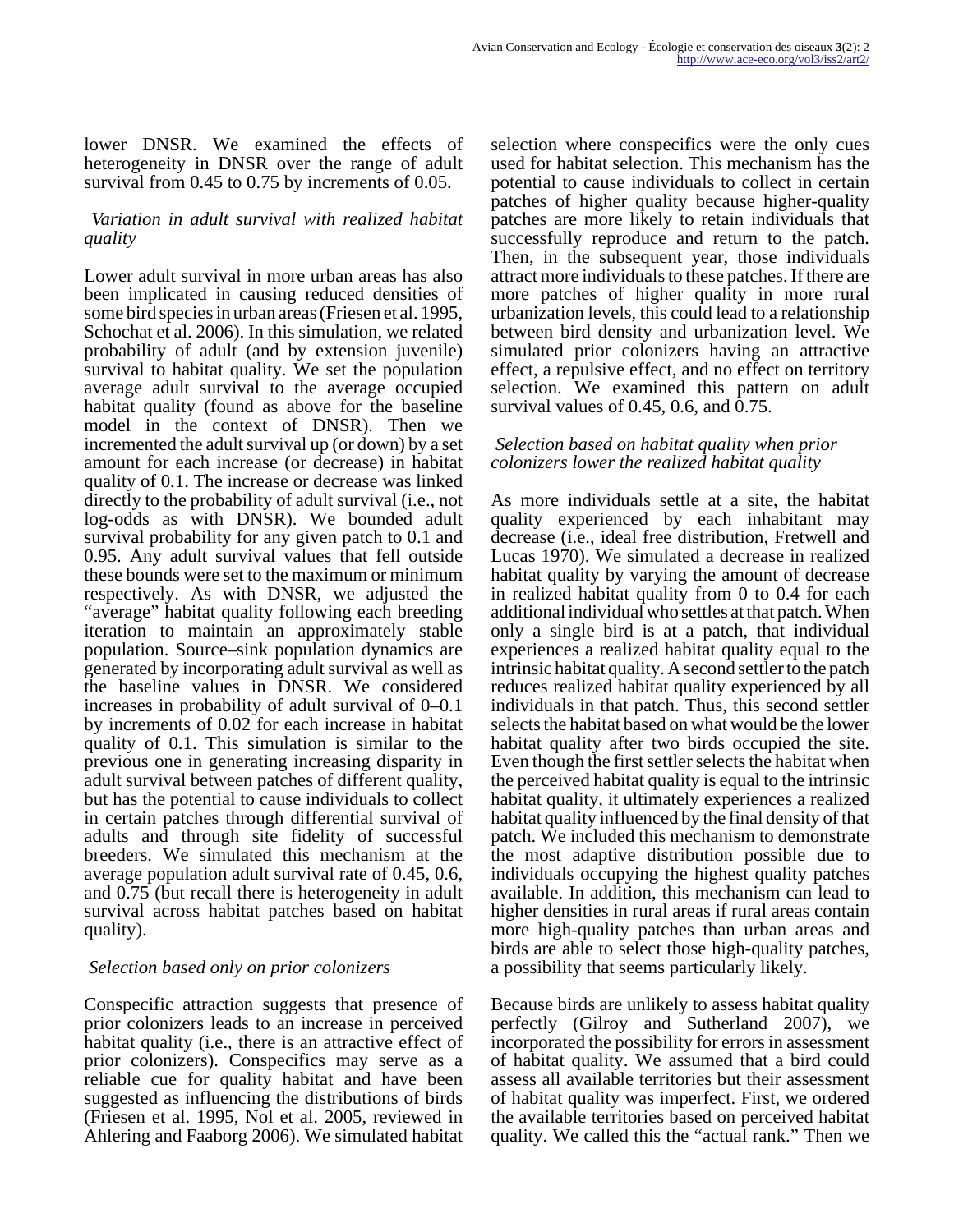generated a random ordering of territories and called this the "random rank." The ability to accurately assess perceived habitat quality was assigned a value between zero (no ability to assess quality) and one (perfect ability to assess quality) but was constant over all individuals in a given simulation. We then generated a composite ordering by weighting the actual and random orders by the selection ability (i.e., final rank= (actual rank x selection ability) + (random rank  $x$  1 - selection ability)). This is a simplistic way to incorporate assessment errors of habitat quality without specifying the basis of those errors, a topic requiring its own study. The top-ranking territory based on the final rank was the territory selected by that individual. This process was repeated for each individual in order to incorporate prior settlers into the assessment of habitat quality.

### *Overvaluing of rural habitat quality*

We considered that birds might perceive habitat quality as being influenced by the degree of urbanization around each site. For instance, a patch might be perceived as being of higher quality if it is in a rural landscape as opposed to an urban landscape irrespective of realized habitat quality (Friesen et al. 1995, Bolger et al. 1997). Urban patches may be valued less if presence of other species, urban noise or lighting, or other features, lower the perceived habitat quality of a patch in an urban area but do not actually affect the fitness prospects of an individual that uses that patch. We simulated the overvaluation of rural habitat by adding a fixed amount to the perceived habitat quality for each increase in the level of urbanization. We considered increases in perceived habitat quality of 0, 0.05, 0.1, 0.15, and 0.2. For example, for an overvaluation of 0.1, a patch of quality 0.5 at position 1 would be perceived as having a habitat quality of 0.6, 0.7, 0.8, and 0.9 at urbanization levels 2, 3, 4, and 5, respectively. We treated this as an effect on perceived quality (i.e., cue used to select the territory) whereas the DNSR realized by using that territory was based on the realized territory quality (i.e., 0.5 in the previous example). As in other simulations, we constrained the perceived habitat quality to 1 so any perceived habitat quality values greater than 1 were set to 1. We examined the effects of this mechanism over the range of selection abilities  $(0-1)$ . Selection ability was simulated in the same way as the previous mechanism.

#### *Selection of natal urbanization level and limited dispersal*

A tendency for individuals to stay in the same urbanization level in which they were raised could result from several processes. First, individuals may actively select areas similar to or near their natal urbanization levels. In the context of our model, this would suggest that the level of urbanization in which individuals were fledged becomes their preferred one (Davis and Stamps 2004, Stamps and Swaisgood 2007). Second, if dispersers are physically or psychologically limited in their ability to move away from their natal area, this would also lead to a propensity for individuals to stay in their natal urbanization level. Due to our model structure, these two mechanisms are modeled the same way and we cannot specifically separate them. This mechanism can lead to an association between bird density and urbanization by collecting birds in areas where reproductive output is higher if those areas tend to be in more rural areas.

We defined the probability that an individual would move one urbanization level (i.e., equal probability of moving either up or down one urbanization level). A probability of 0 would indicate that there was no probability that an individual would leave its natal level of urbanization and a probability of 1 indicates that all urbanization levels were equally likely to be selected. Based on the probability of moving one urbanization level, we calculated the probability of moving to any of the urbanization levels relative to the individual's urbanization level occupied in the previous year. Then we drew a random number and compared this with the cumulative probability of making a certain number of moves in urbanization levels to determine the number of moves in urbanization levels made by the individual. We then randomly selected an available territory that was that number of urbanization levels away. Thus, territory selection was random except for a propensity to stay in the natal level of urbanization, or, once an individual moved, a propensity to stay in its new urbanization level. We set the probability of moving from 0 to 1 by increments of 0.1 and examined the sensitivity of movement probability over three levels of adult survival, 0.45, 0.6, and 0.75 to the model outputs.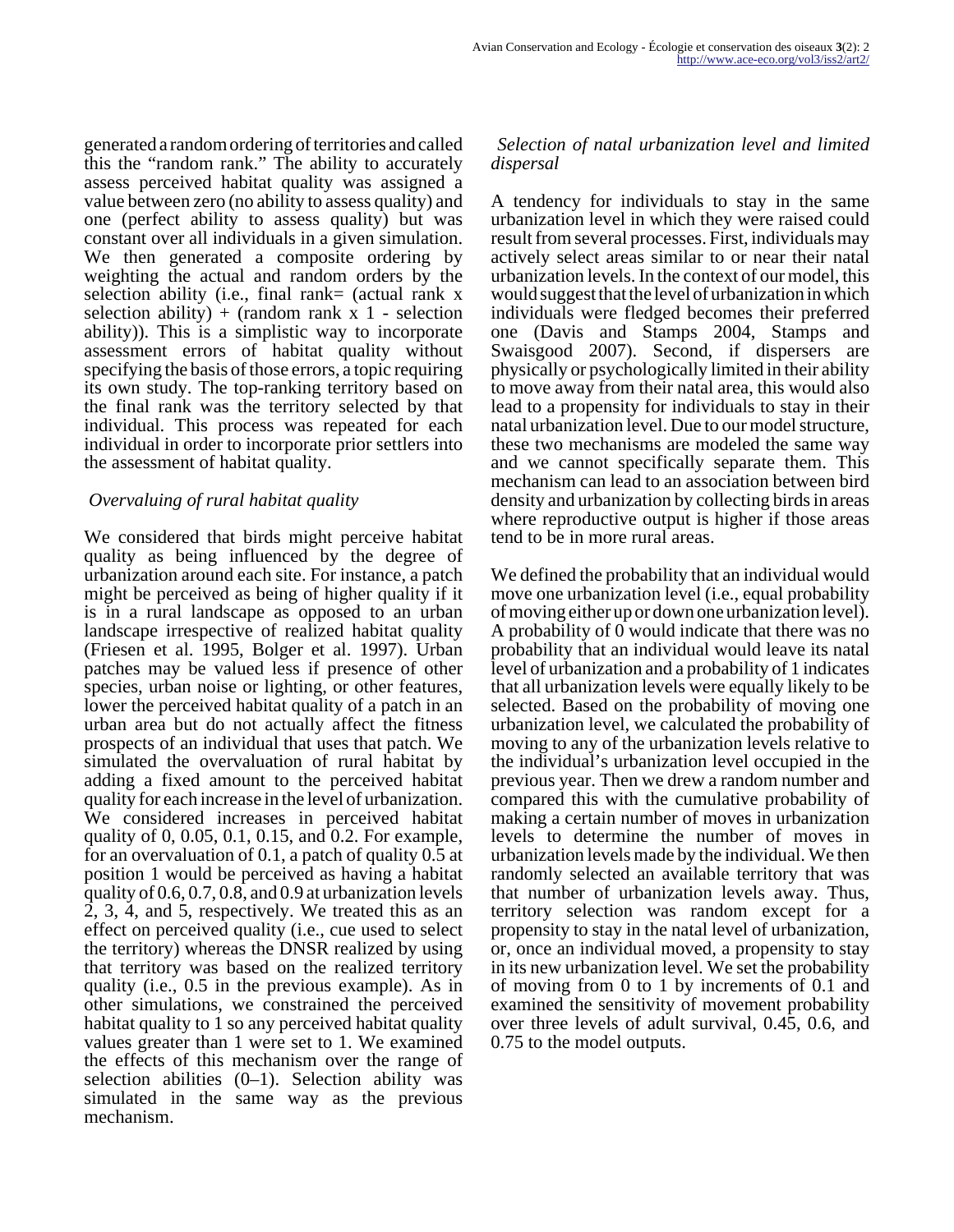## **Data analysis**

In each run of the simulation, the annual cycle was repeated for 11 years. Eleven years was sufficient time to allow for numerical stabilization given that the adult annual survival probabilities used in the simulations ranged between 0.45 and 0.75 (corresponding to life expectancies of 1.3 and 3.5 years, respectively). We also examined output from several of the simulations after 25 years; results did not differ appreciably between 25 and 11 years. After individuals were distributed to their territories at the beginning of year 12, we calculated the density of individuals in each patch. We used PROC REG (SAS 2002) to calculate the slope of the leastsquares regression line between the urbanization level and bird density in each patch. We report the average slope value for the 20 times each simulation was performed. Although a linear model may not have provided the best fit to the simulated distributions in all cases, we used the linear model in all cases in order to have a consistent and easy metric to compare the relative effects of each mechanism. This simulation model was coded in SAS version 9.1 and run between June 2007 and October 2007 on desktop PCs running Windows 2000 or XP operating systems.

# **RESULTS**

When the simulations were performed on the landscape scenario with equal habitat quality across all urbanization levels (Fig. 2B), only the mechanism "overvaluing of rural habitat quality" produced appreciable relationships between bird density and level of urbanization (Fig. 3D). Therefore, below we only describe the key results from the simulations performed on the landscape with increasing quality (e.g., Fig 2A).

The mechanism "selection of natal landscape or limited dispersal" produced the strongest relationship between bird density and urbanization, but the strength of the slope dropped off quickly as birds were more likely to move between levels of urbanization (Fig. 3E). The mechanisms that produced the next strongest relationships were the ones that included direct evaluation of habitat quality. The mechanism "selection based on habitat quality when prior colonizers lower the realized habitat quality" produced high slope values even at low levels of ability to assess habitat quality (Fig. 3A). As the effect of prior colonizers on habitat

quality increased, the strength of association between bird density and urbanization decreased, indicating a more equal distribution of birds across the different levels of urbanization (Fig. 3A). The mechanism "overvaluing of rural habitat quality" produced slightly stronger slopes, but these strong slopes were also apparent even at lower levels of ability to differentiate habitat quality (Fig. 3C). Conspecific attraction, simulated through the mechanism "selection based only on prior colonizers," generated slope values more than twice the slope values produced when there was no conspecific attraction (neutral or baseline model), however, this was not true at the lowest level of adult survival (0.45) where slope values were nearly 0 for conspecific attraction, avoidance, and neutral response (Fig. 4E). Finally, the two demographic only mechanisms, "variation of nest survival with realized habitat quality" (Fig 4A) and "variation in adult survival with realized habitat quality" (Fig. 4B) also generated small slopes with increasing slope values with increasing heterogeneity in adult survival, but increasing heterogeneity in nest survival did not lead to apparently greater slopes.

### **DISCUSSION**

The objective of our study was to assess the relative influence of demographic and behavioral processes on landscape-scale patterns of avian distribution in urbanizing landscapes. Using a population simulation model, we identified various conditions under which each mechanism would generate a negative association between bird density and urbanization. A key insight from this study was that when habitat quality was similar across an urban to rural gradient, only one mechanism, "overvaluing of rural habitat quality," was able to generate higher densities in more rural landscapes. Yet, if habitat quality declined with increasing urbanization, all of the mechanisms we considered were able to generate lower densities in urban areas. As a general rule, habitat selection mechanisms elicited stronger responses than demographic mechanisms.

Although demographic processes have been invoked to explain the patterns of bird density over an urban to rural gradient, our results suggest that demographic mechanisms coupled with site fidelity of successful breeders seem unlikely to explain the frequently observed relationship between urbanization and density. Overall, we found very weak patterns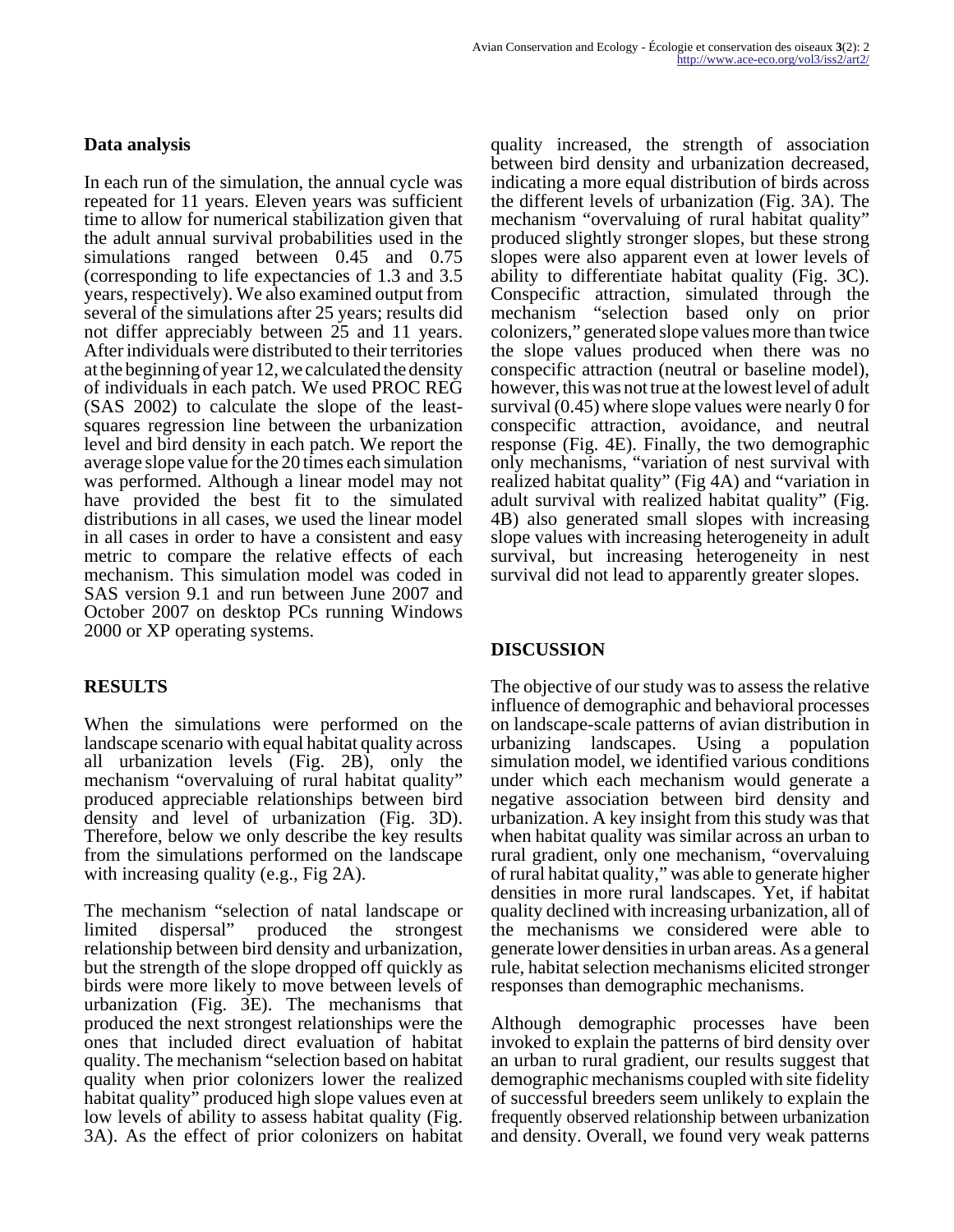Fig. 3. A–F. Average slope estimates (+/- 1 SE) of 20 repetitions of the simulations reflecting three different mechanisms (labeled on left-hand side) in two landscape scenarios (labeled at top.) See text for descriptions of mechanisms.

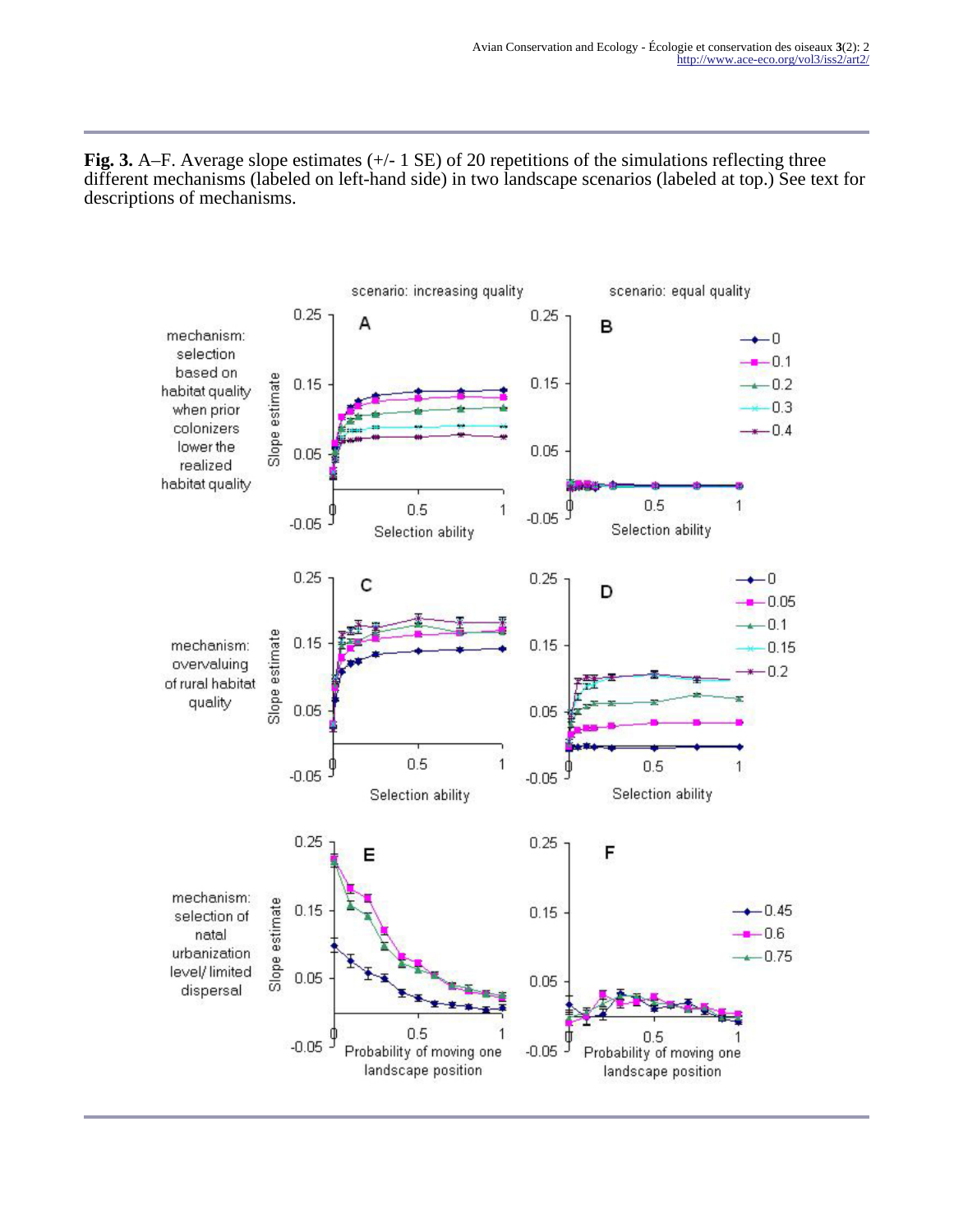Fig. 4. A–F. Average slope estimates (+/- 1 SE) of 20 repetitions of the simulations reflecting three different mechanisms (labeled on left-hand side) in the two landscape scenarios (labeled at top). See text for descriptions of mechanisms.

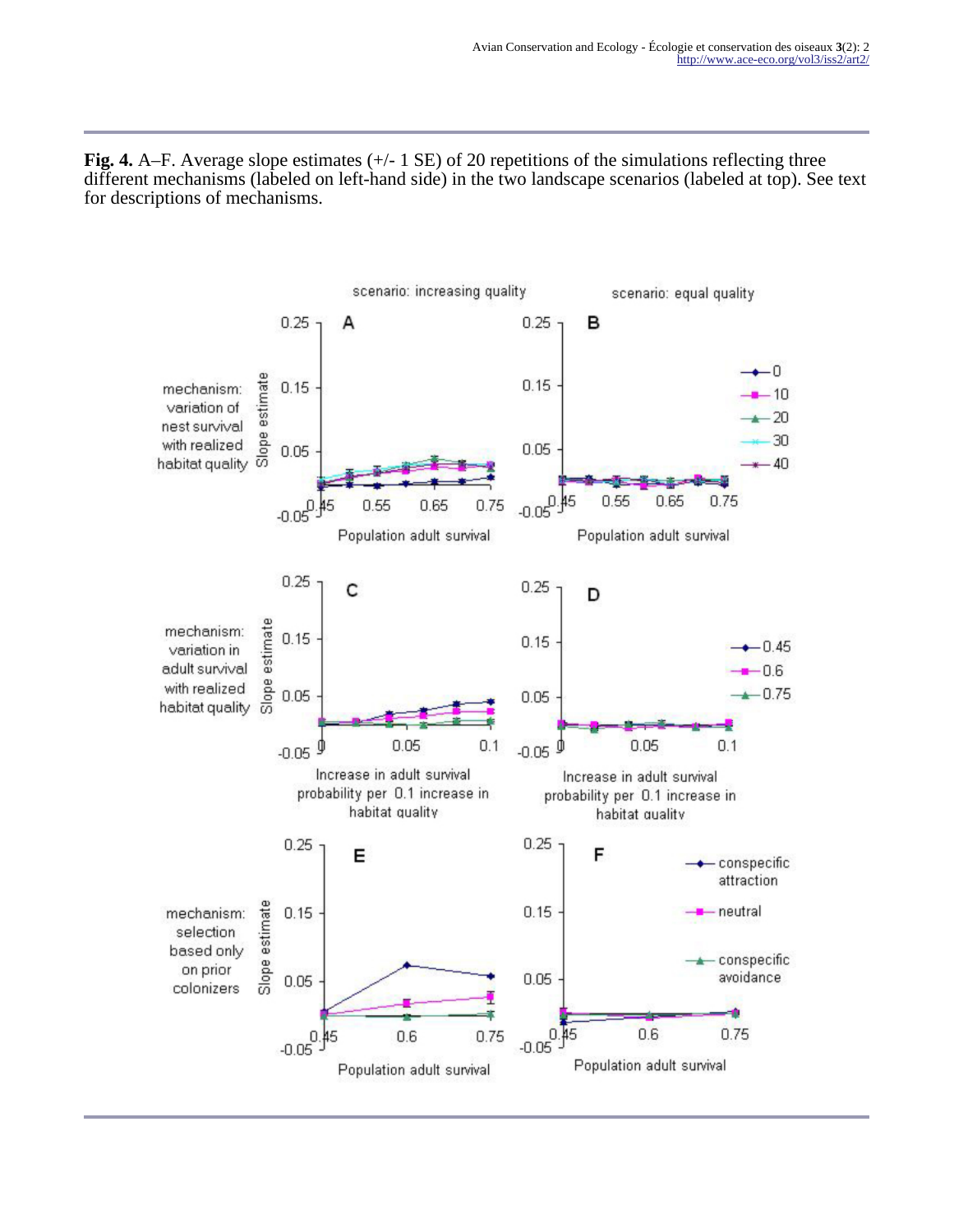between urbanization and density, regardless of the degree of differences in nest survival and adult survival across different levels of habitat quality. Furthermore, we suspect that the small slopes generated in our simulations would likely be undetectable in the field due to imperfect detection of individuals in the field and difficulty in obtaining adequate sample sizes. Although survival has been suggested to be a proximate mechanism of reduced densities of certain sensitive species in urban areas (Donnelly and Marzluff 2004, Shochat et al. 2006), we interpret our results to suggest differences in nest or adult survival are ineffective to maintain lower densities in urban forests, particularly for highly vagile species.

Why did the demographic mechanisms not produce a stronger relationship between urbanization and density? Demographic simulations increased bird density in rural areas only if individuals survived, successfully reproduced, and returned to their rural territories at higher rates compared with urban territories. Because of the way we maintained an approximately stable population in our model, adult survival was high when nest survival was low, and vice versa. Therefore, the number of site-faithful individuals was always relatively low (either through few successful adults or fewer surviving successful adults) and the dispersers ended up in available territories in proportion to their availability, weakening any pattern generated by site-faithful individuals. The simple site-fidelity decision rules that we modeled may have obscured the influence of survival. Our simulations limited site fidelity to adults fledging at least one host young (Switzer 1993, 1997), which is a commonly used assumption in habitat selection and population models (Donovan and Thompson 2001, Doligez et al. 2003), given that site tenacity has been associated with reproductive success (Greenwood and Harvey 1982, Haas 1998). However, more complex sitefidelity decision rules may also contribute to observed urbanization density relationships. For instance, in our field study of Acadian flycatchers, we found evidence for different site-fidelity rules because rural birds were more likely than urban birds to display site fidelity despite nest failure (Rodewald and Shustack 2008a).

Although demographic factors alone were unable to generate strong differences in density, when demographic differences were combined with the propensity of individuals to remain in their natal areas, demographic factors produced the strongest relationships we observed in any of our simulations,

but only when rural landscapes contained higher proportions of high-quality habitats. Our simulations reflecting philopatry for the natal level of urbanization can be interpreted in three different ways. First, landscape philopatry could reflect an active preference for patches surrounded by certain landscape characteristics present in their natal areas. This interpretation may be appropriate for vagile species such as Neotropical migrants that may have a strong selection preference (inherited or learned) for patches based on the surrounding landscape. Second, landscape-level philopatry could reflect physical constraints on dispersal imposed by limited vagility, which may describe movements by nonmigratory birds or flightless species. Third, landscape-level philopatry might reflect a behavioral constraint where dispersers initiate habitat selection from the location they occupied in the previous breeding season (Dale et al. 2005). Our finding that limited movements can greatly influence bird distributions is consistent with other studies that suggest that movement behaviors, including natal dispersal, are important drivers of organism distributions across landscapes (Westerberg and Wennergren 2003, Tischendorf et al. 2005). Although migratory birds are capable of breeding and dispersing dozens of kilometers (Paradis et al. 1988, Dale et al. 2006) or even hundreds of kilometers (Girvan et al. 2007) from their natal site, behavioral limitations may influence actual dispersal at local levels (Belisle et al. 2001, Fraser and Stutchbury 2004). Clearly, further research on avian dispersal is needed in order to understand factors that influence bird distributions across heterogeneous landscapes such as urban to rural gradients.

Our simulations demonstrate that under certain situations conspecific attraction can result in lower bird densities in urban areas. This pattern was particularly evident at moderate levels of adult survival and only in the landscape scenario, where more rural areas had higher-quality habitat than urban areas. Much attention has been paid recently to the role of conspecific attraction in habitat selection (Stamps 1988, Reed and Dobson 1993, Ward and Schlossberg 2004, Ahlering and Faaborg 2006), and our results suggest that a simple decision rule of settling areas occupied by conspecifics can help generate higher densities of Neotropical migrants in rural landscapes in some situations.

Some researchers have suggested that cues for habitat selection and fitness might be decoupled in urban areas (Bolger et al. 1997). Instead, the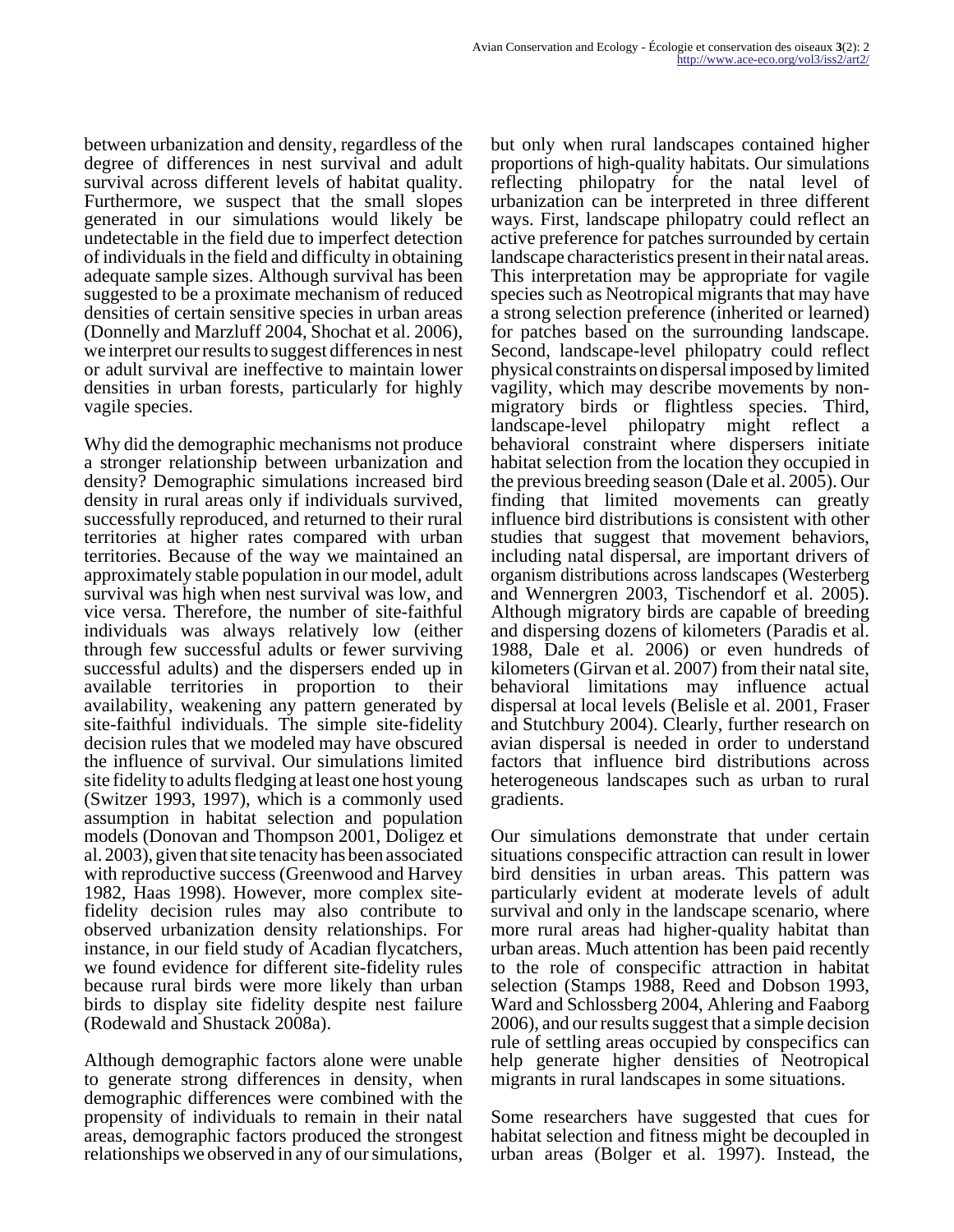landscape itself may be a cue for habitat selection (Hilden 1965) and individuals may prefer habitats in more rural landscapes even in cases where habitat quality might be similar across the landscape. Furthermore, settlement preferences may stem from general perceptions of the landscape (e.g., the matrix composition; Dunford and Freemark 2004) and not from direct assessments of habitat quality. This is the essence of the "landscape-selection hypothesis" suggested by Bolger et al. (1997), which postulates that selection for a particular landscape may be unrelated to fitness prospects in habitats in those landscapes. Our simulations demonstrated that it is possible to generate a relationship between urbanization and density when habitat quality is similar across the landscape. However, this only occurred if the habitat quality of rural patches was overvalued, reflecting a disconnect between habitat quality and the cue for selection similar to instances of ecological traps. The situation implied in the landscape selection hypothesis is that the cue for high-quality habitat is lost or manipulated due to urbanization. Thus highquality habitat in urban areas may remain underutilized (Gilroy and Sutherland 2007). Individuals may not be deliberately selecting lowquality habitat (ecological traps), but are failing to select high-quality habitat because of the surrounding landscape. Future research should focus on elucidating whether habitats in urban areas represent an underutilized resource or whether urban habitats are lower-quality habitats for Neotropical migrantory birds. In particular, research should better investigate links between fitness, landscape attributes, and smaller-scale habitat features that contribute to habitat quality and may covary with the landscape (Wiens et al. 1993).

We believe that our study suggests several important predictions and areas of future research regarding urbanization and Neotropical migratory birds. Ultimately, understanding the mechanisms that generate bird distributions in relation to urbanization may be important for conserving these species in an increasingly urban world. First, because we found that all mechanisms could produce a negative association between urbanization and bird density when habitat quality is lower in urban areas, it is important to confirm that habitat quality is actually lower in urban areas, an assumption that is seldom tested (but see Marzluff et al. 2001, Rodewald and Shustack 2008a, b). Rather, a negative relationship between urbanization and habitat quality is commonly assumed because

of observed bird distributions, yet our results demonstrated that the negative association between density and urbanization can arise even when habitat quality is similar in urban and rural areas. Consequently, an important line of future research will be to ascertain whether urban habitats are underutilized by Neotropical migratory birds due to overvaluing rural habitat quality. Second, because limited dispersal or preference for the natal level of urbanization produced a very strong relationship between urbanization and bird density, a relevant line of research will involve assessing how birds disperse across an urbanizing landscape. Although we cannot identify which particular mechanisms (or combinations of mechanisms) actually operate to generate lower densities of Neotropical migratory birds, we were able to determine the relative influence of six demographic or behavioral processes on patterns of avian abundance in urbanizing landscapes. The results of this research identified several predictions and areas of study that can be pursued in the field.

*Responses to this article can be read online at: <http://www.ace-eco.org/vol3/iss2/art2/responses/>*

### **Acknowledgments:**

*Collection of the field data supporting this work was funded by the National Science Foundation (DEB-0340879 to ADR), Ohio Division of Wildlife, Ohio Agricultural Research and Development Center, and The Ohio State University Swank Program in Rural–Urban Policy. This research benefited from discussions with members of the Rodewald lab, especially S. Matthews. T. Waite, W. Thogmartin, and two anonymous reviewers provided valuable comments on earlier drafts of this manuscript. SAS code used to perform the simulations is available from the first author.* 

### **LITERATURE CITED**

**Alderman, J., D. McCollin, S. A. Hinsley, P. E. Bellamy, P. Picton, and R. Crockett.** 2005. Modelling the effects of dispersal and landscape configuration on population distribution and viability in fragmented habitat. *Landscape Ecology* **20**:857–870.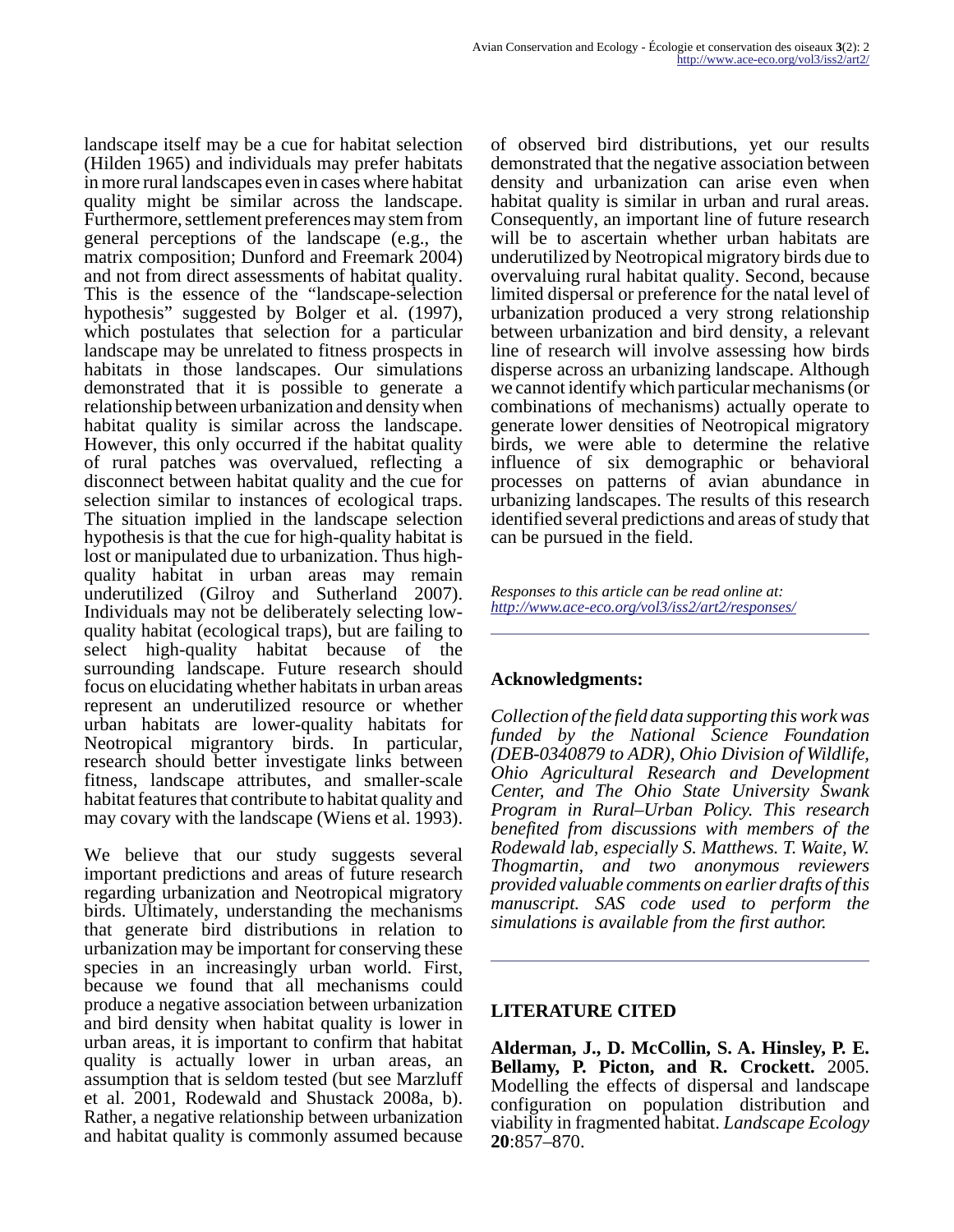**Ahlering, M. A., and J. Faaborg.** 2006. Avian habitat management meets conspecific attraction: if you build it, will they come? *Auk* **123**:301–312.

**Bakermans, M. H., and A. D. Rodewald.** 2006. Scale-dependent habitat use of Acadian Flycatcher (*Empidonax virescnes*) in central Ohio. *Auk* **123**:368–382.

**Beissinger, S. R., and D. R. Osborne.** 1982. Effects of urbanization on avian community organization. *Condor* **84**:75–83.

**Belisle, M., A. Desrochers, and M. J. Fortin.** 2001. Influence of forest cover on the movements of forest birds: a homing experiment. *Ecology* **82**:1893– 1904.

**Blair, R. B.** 1996. Land use and avian species diversity along an urban gradient. *Ecological Applications* **6**:506–519.

**Bolger, D. T., T. A. Scott, and J. T. Rotenberry.** 1997. Breeding bird abundance in an urbanizing landscape in coastal southern California. *Conservation Biology* **11**:406–421.

**Chace, J. F., and J. J. Walsh.** 2006. Urban effects on native avifauna: a review. *Landscape and Urban Planning* **74**:46–69.

**Dale, S., A. Lunde, and O. Steifetten.** 2005. Longer breeding dispersal than natal dispersal in the ortolan bunting. *Behavioral Ecology* **16**:20–24.

**Dale, S., O. Steifetten, T. S. Osiejuk, K. Losak, and J. P. Cygan.** 2006. How do birds search for breeding areas at the landscape level? Interpatch movements of male ortolan buntings. *Ecography* **29**:886–898.

**Davis, J. M., and J. A. Stamps.** 2004. The effect of natal experience on habitat preferences. *Trends in Ecology and Evolution* **19**:411–416.

**Doligez, B., C. Cadet, E. Danchin, and T. Boulinier.** 2003. When to use public information for breeding habitat selection? The role of environmental predictability and density dependence. *Animal Behaviour* **66**:973–988.

**Donnelly, R., and J. M. Marzluff.** 2004. Importance of reserve size and landscape context to urban bird conservation. *Conservation Biology* **18**:733–745.

**Donovan, T. M., and F. R. Thompson, III.** 2001. Modeling the ecological trap hypothesis: a habitat and demographic analysis for migrant songbirds. *Ecological Applications* **11**:871–882.

**Dunford, W., and K. Freemark.** 2004. Matrix matters: effects of surrounding land uses on forest birds near Ottawa, Canada. *Landscape Ecology* **20**:497–511.

**Fraser, G. S., and B. J. M. Stutchbury.** 2004. Areasensitive forest birds move extensively among forest patches. *Biological Conservation* **118**:377– 387.

**Fretwell, S. F., and J. Lucas, J. L.** 1970. On territorial behavior and other factors influencing habitat distribution in bird. I. Theoretical development. *Acta Biotheoretica* **19**:16–36.

**Friesen, L. E., P. F. J. Eagles, and R. J. Mackay.** 1995. Effects of residential development on forestdwelling neotropical migrant songbirds. *Conservation Biology* **9**:1408–1414.

**Germaine, S. S., S. S. Rosenstock, R. E. Schweinsburg, and W. S. Richardson.** 1998. Relationships among breeding birds, habitat, and residential development in greater Tucson, Arizona. *Ecological Applications* **8**:680–691.

**Gilroy, J. J., and W. J. Sutherland.** 2007. Beyond ecological traps: perceptual errors and undervalued resources. *Trends In Ecology and Evolution* **22**:351– 356.

**Girvan, M. K., J. Jones, D. R. Norris, J. J. Barg, T. K. Kyser, and R. J. Robertson.** 2007. Longdistance dispersal patterns of male Cerulean Warblers (*Dendroica cerulea*) measured by stablehydrogen isotopes. Avian Conservation and Ecology - Écologie et conservation des oiseaux 2 (2): 3. [online] URL:  $\frac{http://www.ace-eco.org/vol2/}{http://www.ace-eco.org/vol2/}$  $\frac{http://www.ace-eco.org/vol2/}{http://www.ace-eco.org/vol2/}$  $\frac{http://www.ace-eco.org/vol2/}{http://www.ace-eco.org/vol2/}$ [iss2/art3/](http://www.ace-eco.org/vol2/iss2/art3/).

**Greenwood, P. J., and P. H. Harvey.** 1982. The natal and breeding dispersal of birds. *Annual Review of Ecology and Systematics* **13**:1–21.

**Haas, C. A.** 1998. Effects of prior nesting success on site fidelity and breeding dispersal: an experimental approach. *Auk* **115**:929–936.

**Hilden, O.** 1965. Habitat selection in birds: a review. *Annales Zoologici Fennici* **2**:53–75.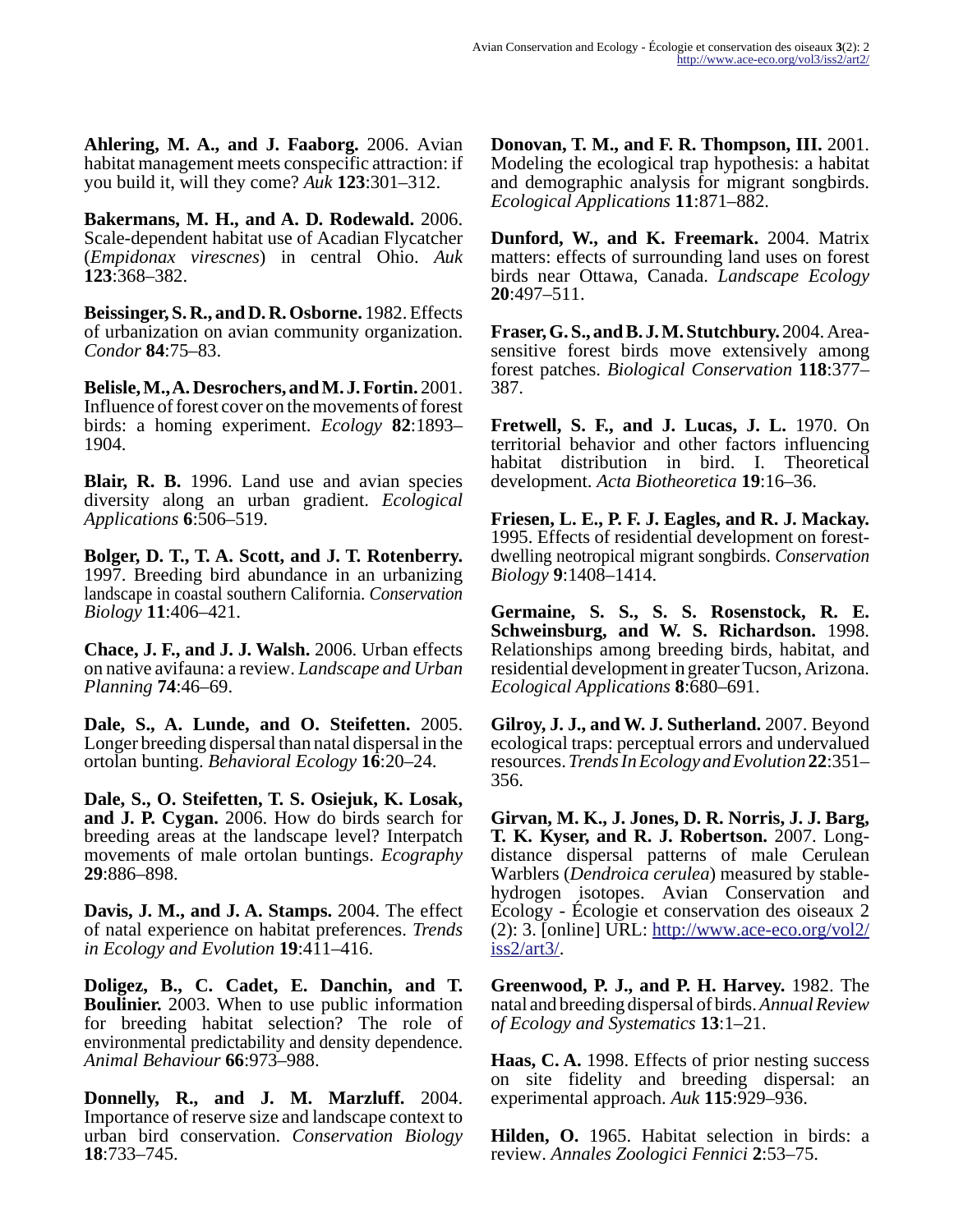**Johnson, M. D.** 2007. Measuring habitat quality: a review. *Condor* **109**:48–504.

**Kristan, W. B. III.** 2003. The role of habitat selection behavior in population dynamics: source– sink systems and ecological traps. *Oikos* **103**:457– 468.

**Lancaster, R. K., and W. E. Rees.** 1979. Bird communities and the structure of urban habitats. *Canadian Journal of Zoology* **57**:2358–2368.

**Marzluff, J. M., R. Bowman, and R. Donnelly.** 2001. *Avian ecology and conservation in an urbanizing world.* Kluwer Academic Publishers, Boston, Massachusetts, USA.

**McDonnell, M. J., and S. T. A. Pickett.** 1990. Ecosystem structure and function along urban–rural gradients: an unexploited opportunity for ecology. *Ecology* **71**:1232–1237.

**Nol, E., C. M. Francis, and D. M. Burke.** 2005. Using distance from putative source woodlot to predict occurrence of forest birds in putative sinks. *Conservation Biology* **19**:836–844.

**Palomino, D., and L. M. Carrascal.** 2006. Urban influence on birds at a regional scale: a case study with the avifauna of northern Madrid province. *Landscape and Urban Planning* **77**:276–290.

**Paradis, E., S. R. Baillie, W. J. Sutherland, and R. D. Gregory.** 1998. Patterns of natal and breeding dispersal in birds. *Journal of Animal Ecology* **67**:518–536.

**Pulliam, H. R.** 1988. Sources, sinks, and population regulation. *The American Naturalist* **132**:652–661.

**Reed, J. M., and A. P. Dobson.** 1993. Behavioral constraints and conservation biology—conspecific attraction and recruitment. *Trends in Ecology and Evolution* **8**:253–256.

**Rodewald, A. D., and M. H. Bakermans.** 2006. What is the appropriate paradigm for riparian forest conservation? *Biological Conservation* **128**:193– 200.

**Rodewald, A. D., and D. P. Shustack.** 2008a. Urban flight: understanding individual and population-level responses of nearctic-neotropical migratory birds to urbanization. *Journal of Animal Ecology* **77**:83–91.

**Rodewald, A. D., and D. P. Shustack.** 2008b. Consumer resource matching in urbanizing landscapes: are synanthropic species overmatching? *Ecology* **88**:515–521.

**Rottenborn, S. C.** 1999. Predicting the impacts of urbanization on riparian bird communities. *Biological Conservation* **88**:289–299.

**SAS.** 2002. SAS system for Windows. Version 9.1. SAS Institute, Cary, North Carolina, USA.

**Shochat, E., P. S. Warren, S. H. Faeth, N. E. McIntyre,and D. Hope.** 2006. From patterns to emerging processes in mechanistic urban ecology. *Trends in Ecology and Evolution* **21**:186–191.

**Sillett, T. S., and R. T. Holmes.** 2002. Variation in survivorship of a migratory songbird throughout its annual cycle. *Journal of Animal Ecology* **71**:296– 308.

**Stamps, J. A.** 1988. Conspecific attraction and aggregation in territorial species. *American Naturalist* **131**:329–347.

**Stamps, J. A., and R. R. Swaisgood.** 2007. Someplace like home: experience, habitat selection and conservation biology. *Applied Animal Behaviour Science* **102**:392–409.

**Switzer, P. V.** 1993. Site fidelity in predictable and unpredictable habitats. *Evolutionary Ecology* **7**:533–555.

**Switzer, P. V.** 1997. Past reproductive success affects future habitat selection. *Behavioral Ecology and Sociobiology* **40**:307–312.

**Tischendorf, L., A. Grez, T. Zaviezo, and L. Fahrig.** 2005. Mechanisms affecting population density in fragmented habitat. *Ecology and Society* **10**:7. (online) URL: [http://www./ecologyandsociety.](http://www.ecologyandsociety.org/vol10/iss1/art7/)  $org/vol10/iss1/art7/$ .

**Walters, S.** 2007. Modeling scale-dependent landscape pattern, dispersal, and connectivity from the perspective of the organism. *Landscape Ecology* **22**:867–881.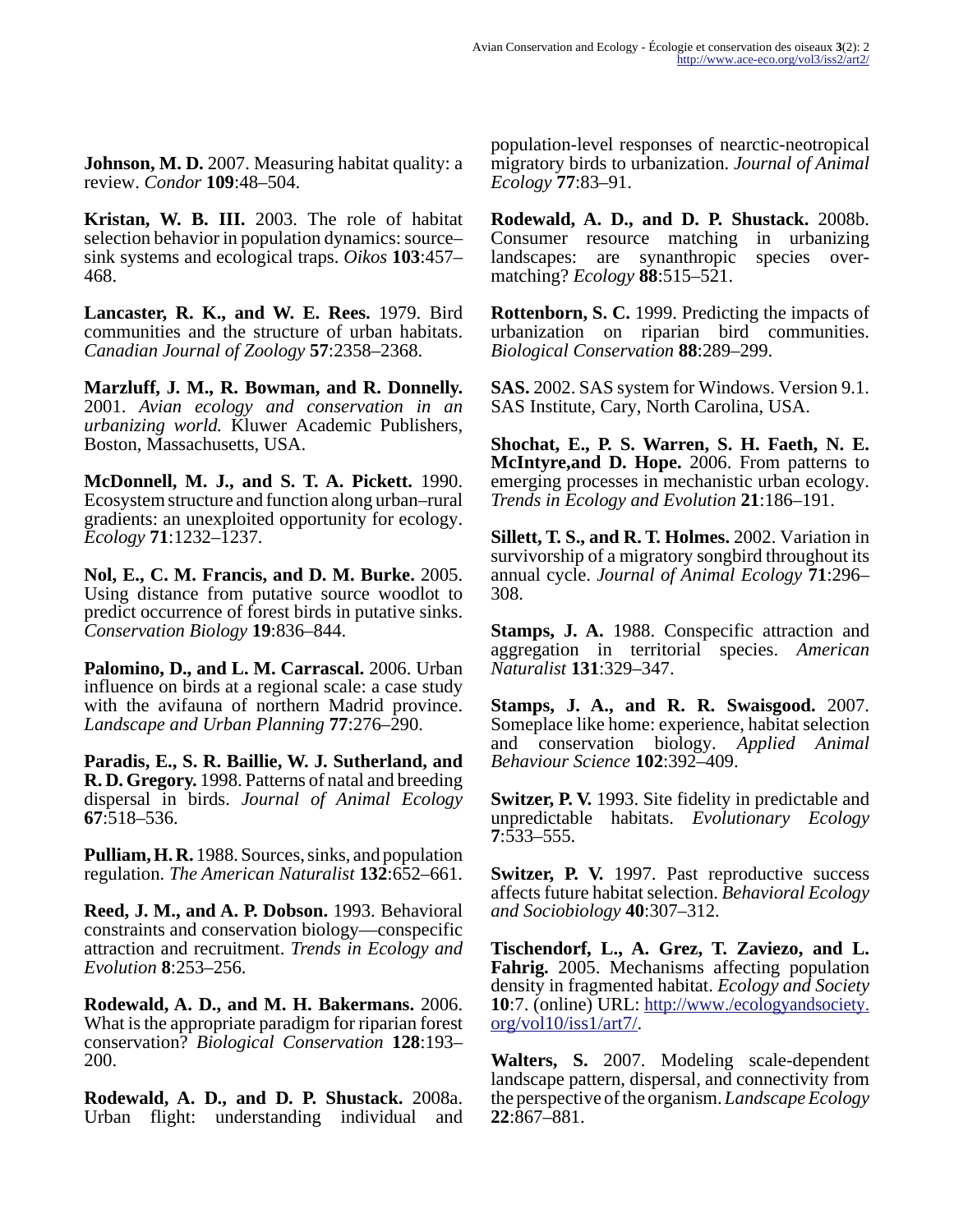**Ward, M. P., and S. Schlossberg.** 2004. Conspecific attraction and the conservation of territorial songbirds. *Conservation Biology* **18**:519– 525.

**Weng, Y. C.** 2007. Spatiotemporal changes of landscape pattern in response to urbanization. *Landscape and Urban Planning* **81**:341–353.

**Westerberg, L., and U. Wennergren.** 2003. Predicting the spatial distribution of a population in a heterogeneous landscape. *Ecological Modelling* **166**:53–65.

**Whitehead, D. R., and T. Taylor**. 2002. Acadian Flycatcher (*Empidonax virescens*). Number 614 *in* A. Poole and F. Gill, editors. *The birds of North America.* American Ornithologists' Union, Cornell Lab of Ornithology, and Academy of Natural Sciences, Philadelphia, Pennsylvania, USA.

**Wiens, J. A., N. C. Stenseth, B. Vanhorne, and R. A. Ims.** 1993. Ecological mechanisms and landscape ecology. *Oikos* **66**:369–380.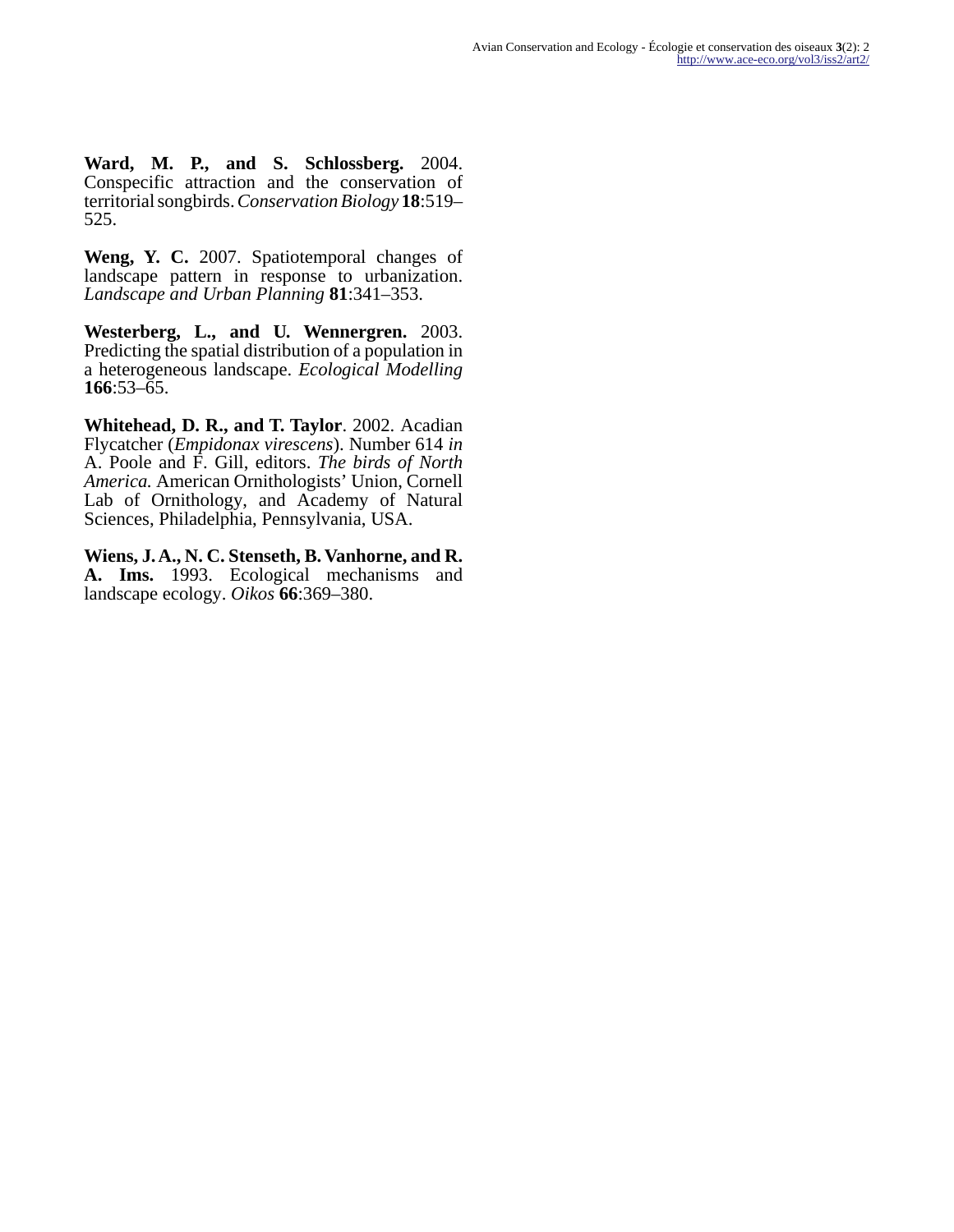**APPENDIX 1**. Development of equations demonstrating that site fidelity coupled with random dispersal of offspring and failed breeders in the context of heterogeneous patch quality can result in different patch densities.

For simplicity we assume the two-patch case with the following parameters for patches A and B.

Patch A: adult survival rate  $=S_A$ probability of successful reproduction =  $R_A$ number of individuals initially in patch  $A = N_{Ai}$ Patch B: adult survival rate  $=S_B$ probability of successful reproduction =  $R_B$ number of individuals initially in patch  $B = N_{B_i}$ 

We assume that successfully reproducing individuals that survive always return to the same patch (i.e., fidelity). Furthermore, we assume that any individuals who fail to reproduce and all offspring are evenly split between patches A and B (i.e., random dispersal). Then we calculate the number of individuals in patch A and patch B at time  $i + 1$  and see if the ratio differs than in time  $i$ .

The number of individuals from patch A that survive and successfully reproduce  $(N_A, SS)$ :  $N_{Ai}SS = N_{Ai} * S_A * R_A$ 

The number of individuals from patch A that survive and fail to reproduce  $(N_A S)$ :  $N_{Ai}SF = N_{Ai} * S_A * (1 - R_A)$ 

The number of offspring produced in patch A (assuming one per successful reproducer) that survive (N<sup>A</sup>*<sup>i</sup>* JS) We assume offspring survival is half of adult survival:  $N_{Ai}$  $\hat{J}S = N_{Ai} * 0.5 * S_A * R_A$ 

Equations are similar for patch B.

Now to calculate the number of individuals in patch A in time *i*+1.  $N_{Ai+1} = N_{Ai} * S_A * R_A + 0.5 * [N_{Ai} S F + N_{Ai} JS + N_{Bi} SF + N_{Bi} JS]$ 

Now calculate the number of individuals in patch B in time *i*+1.  $N_{\text{B}i+1} = N_{\text{B}i}^* S_{\text{B}}^* (1 - R_{\text{B}}) + 0.5^* [\text{N}_{\text{A}i} \text{SF} + \text{N}_{\text{A}i} \text{JS} + \text{N}_{\text{B}i} \text{SF} + \text{N}_{\text{B}i} \text{JS}]$ 

Let  $X = 0.5 * [N_{Ai}SF + N_{Ai}JS + N_{Bi}SF + N_{Bi}JS].$ 

Substitute X into the equations for patches A and B.  $N_{Ai+1} = N_{Ai} * S_A * R_A + X$  $N_{\text{B}i+1} = N_{\text{B}i} + N_{\text{B}i} + N_{\text{B}} + X$ 

The value of interest is the ratio between the number of individuals in patch A and patch B and whether this changes over time.

$$
(N_{Ai+I} / N_{Bi+I}) = (N_{Ai} * S_A * R_A + X) / (N_{Bi} * S_B * R_B + X)
$$